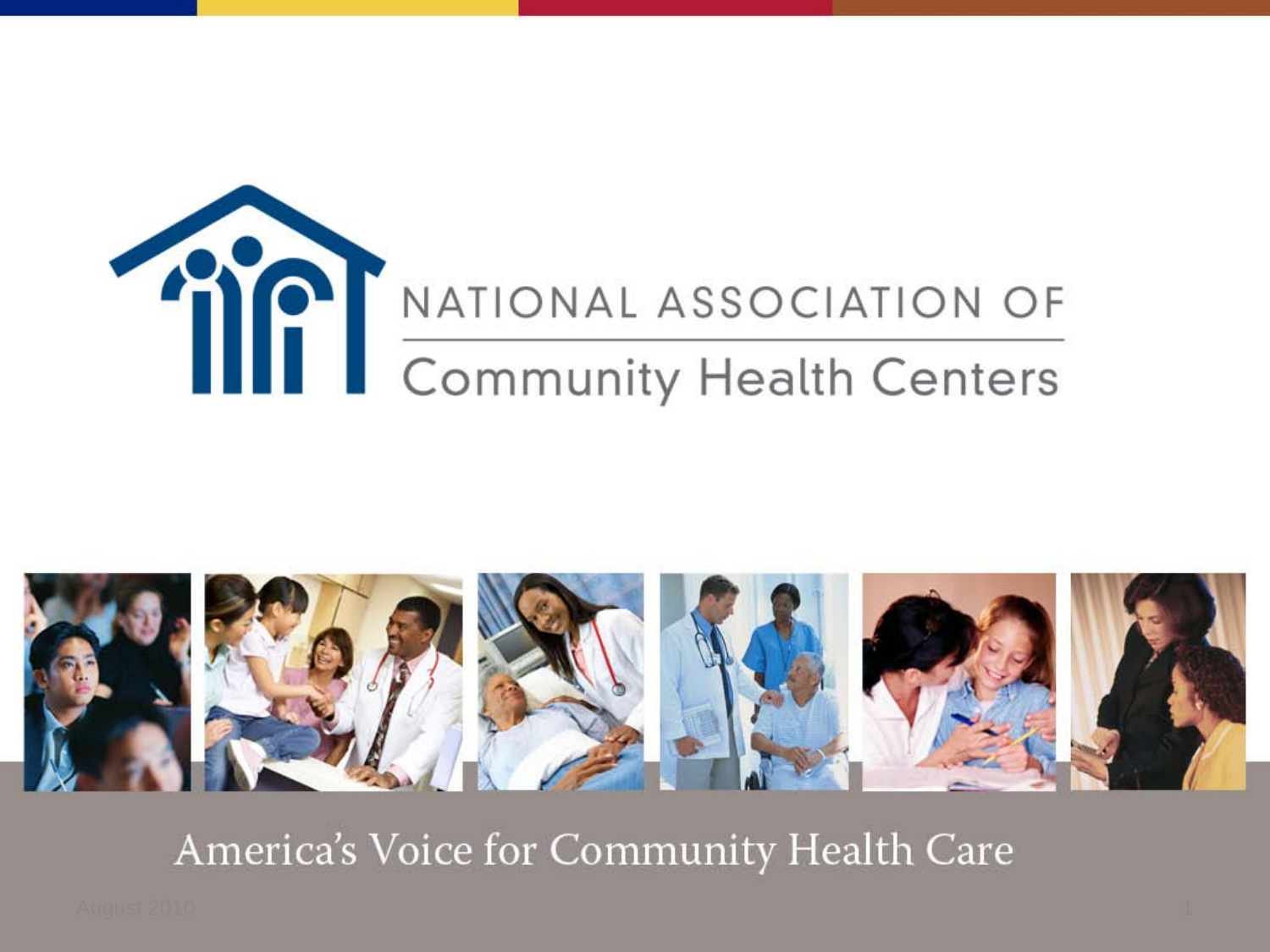Safety Net Medical Home Initiative Boston, MA March 7-8, 2011 David M. Stevens, MD National Association of Community Health Centers



- Vision & Aims
- A Platform for Collaboration: Medical Home, Growth, Community Health, & Accountable Care **Organizations**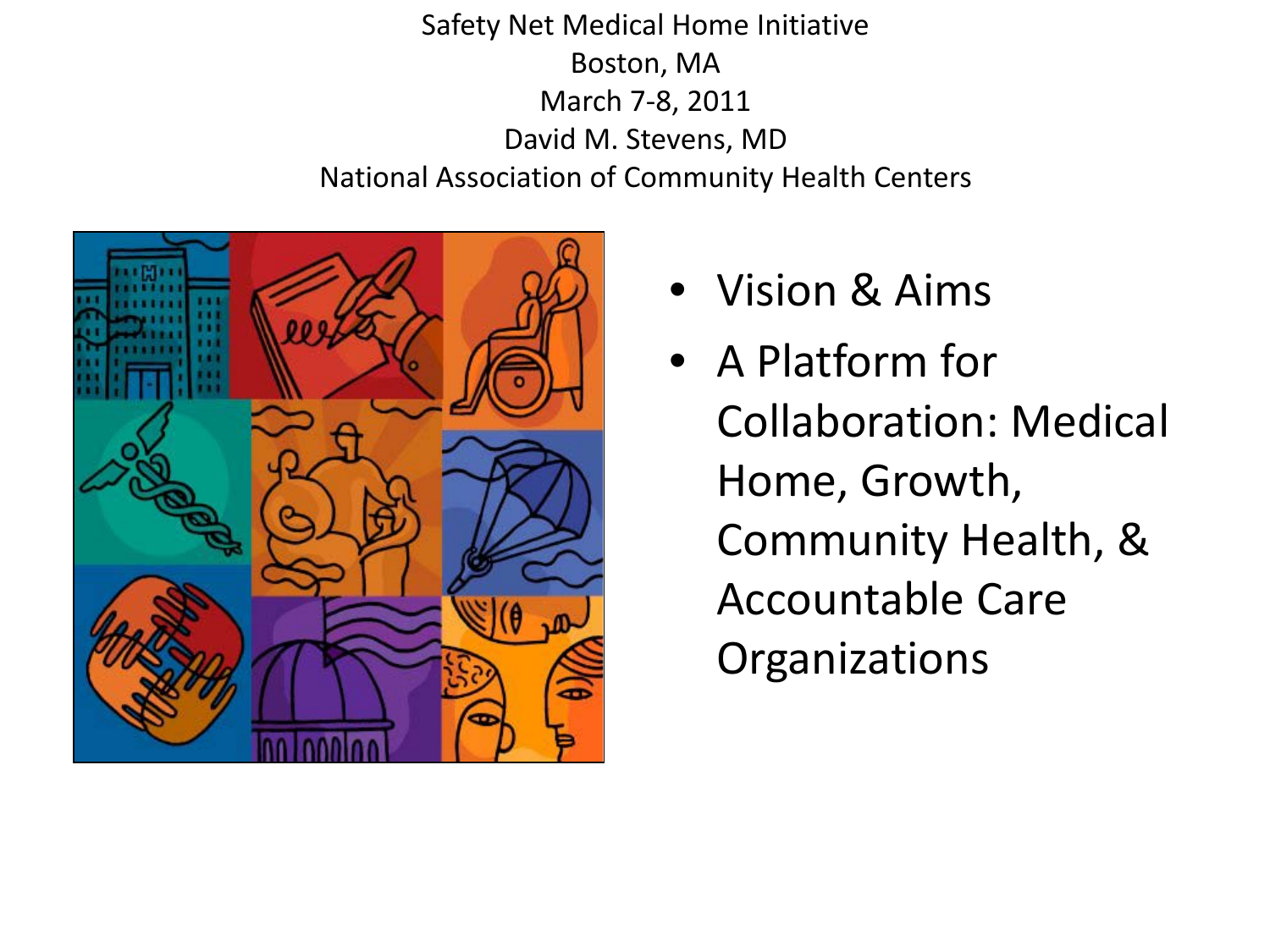# **Health Center 4 Strategies for Transformation**

Population Health and Reduction of **Disparities** 



Patient, family and community engagement in health

and Quality **Outcomes**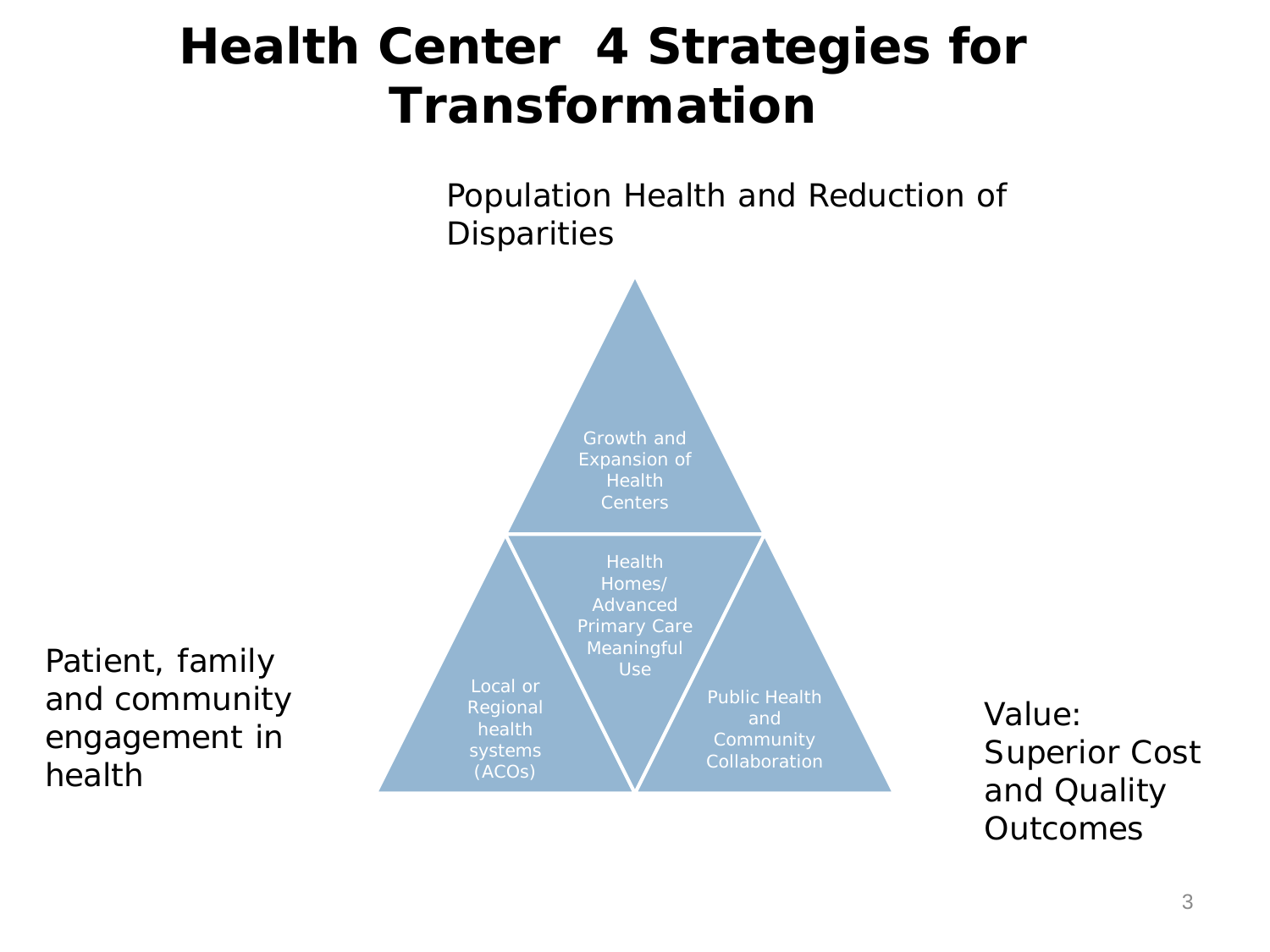# **Patient Centered Medical Home/Advanced Primary Care:**

*Aim: 100% of CHCs pursue medical home recognition* 

|                                                       | 2011       | 2012       | 2015       |
|-------------------------------------------------------|------------|------------|------------|
| <b>CHC sites</b><br>recognized as<br>medical homes    | 120        | 400        | 1350       |
| Patients<br>engaged in<br><b>CHC</b> medical<br>homes | 22 Million | 27 Million | 40 Million |

## Leveraging Investments

CHC ACA growth initiative, including HT/meaningful use

HRSA investment in recognition/accreditation programs

CMS, Commonwealth Fund/Qualis and state based Medicaid Demonstrations

HRSA cooperative agreement with NACHC

SAMHSA & CDC grants with NACHC: behavioral health and HIV primary care integration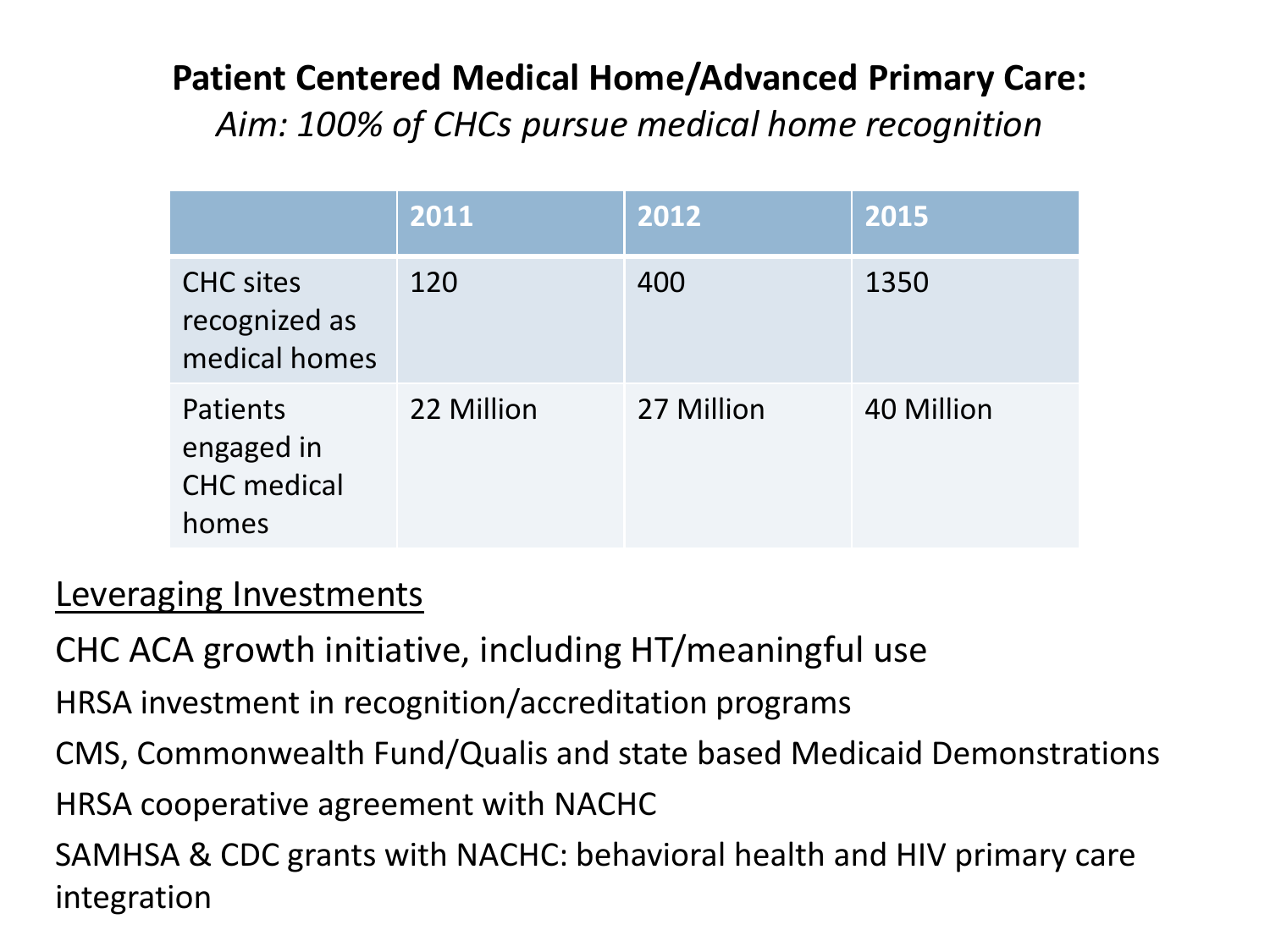# **Community Health/Population Health**

# *Aim: 75% of health centers engaged in targeted local public health initiatives by 2015*

|                                                                        | 2011               | 2012            | 2015            |
|------------------------------------------------------------------------|--------------------|-----------------|-----------------|
| CHCs leading or<br>engaged in local<br>community health<br>initiatives | Establish baseline | Increase by 25% | Increase by 50% |

#### Leveraging investments and partnerships

- •NACHC is partner in HRSA funded national collaborative to address pediatric obesity in 50 communities
- •CDC grant with NACHC focused on HIV prevention & treatment
- •Build on existing models of FQHC and public health collaboration addressing environmental health, obesity, prenatal care, migrant health
- •500AmeriCorps volunteers in 225 communities